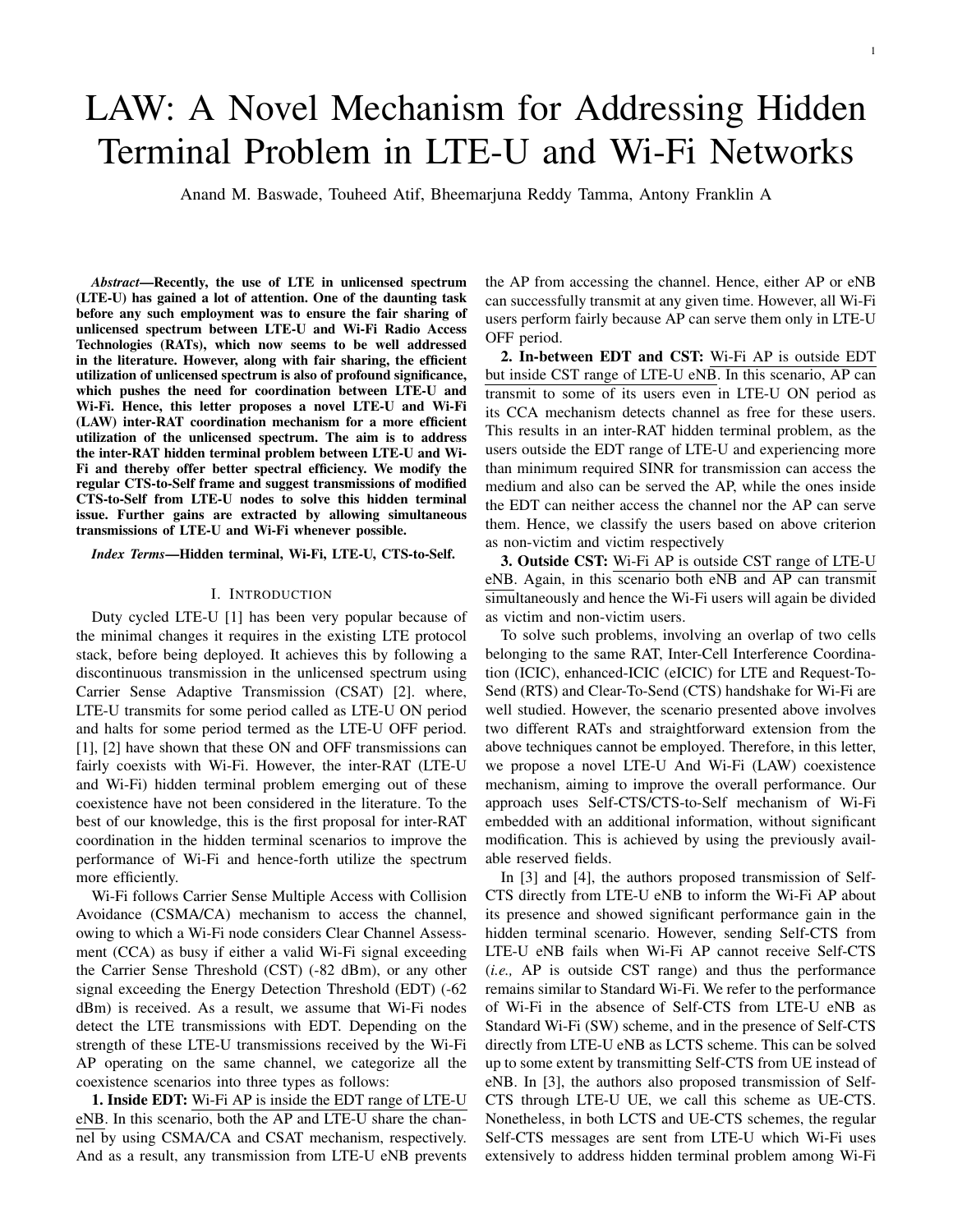TABLE I: Duration/ID field encoding [5] with suggested modification

| Bits 0-13   Bit 14 |  | <b>Bit 15</b> | Usage                         |  |
|--------------------|--|---------------|-------------------------------|--|
| 0-32767            |  |               | Duration value $(\mu s)$      |  |
| $0$ (all)          |  |               | Fixed value in PCF during CFP |  |
|                    |  |               | When LTE-U is ON              |  |
|                    |  |               | When LTE-U is OFF             |  |
| 3-16383            |  |               | Reserved                      |  |

nodes. Therefore, due to the transmission of the regular Self-CTS message by LTE-U, the Wi-Fi AP cannot intelligently decide upon whom to serve and utilize the unlicensed spectrum most efficiently.

#### II. PROPOSED MECHANISM

The fundamental problem with the operation of different RATs on the same channel is that the lack of communication/coordination leads to collisions or interference resulting in poor utilization of the unlicensed spectrum. The proposed LAW mechanism makes efficient use of the Self-CTS frame of Wi-Fi to address the inter-RAT hidden terminal problem described in the previous section. The Self-CTS frame consists of the Duration/ID field which informs neighboring Wi-Fi devices to defer their channel access for a duration by setting Network Allocation Vector (NAV) value. The Duration field is 16-bit and has many reserved values as shown in Table I. We used two values from these reserved values to enable inter-RAT coordination. LTE-U eNB informs one of its users (also called as an agent) through the licensed spectrum to send Self-CTS through its Wi-Fi interface. The value 32769 is sent by LTE-U when it is about to use unlicensed band for its transmission (*i.e.,* LTE-U is ON) and the value 32770 is sent by LTE-U when it stops using unlicensed band (*i.e.,* LTE-U is OFF). Once Wi-Fi AP receives the Self-CTS of the LTE-U agent, it behaves as follows: If it is LTE-U ON period, then Wi-Fi will serve only the non-victim (NV) users. Whereas, if it is LTE-U OFF period, then Wi-Fi will first serve only the victim (V) users for a specified duration (called  $V_{time}$ ) and then continues serving all of the users.

Workflow of the proposed LAW Mechanism: The flow of events is shown in Fig. 1. LTE-U follows ON-OFF cycles to fairly share the channel with Wi-Fi. It informs ON-OFF information to Wi-Fi AP through one of its users (agent). The agent then sends the modified Self-CTS through its Wi-Fi interface after PCF (Point Coordination Function) Interframe Space (PIFS) duration with one of the above mentioned reserved values. We urge transmitting the modified Self-CTS frame after PIFS duration to ensure that LTE-U agent will occupy the channel earlier than any Wi-Fi node. Once LTE-U eNB informs the LTE-U agent to send Self-CTS, the LTE-U



Fig. 1: Flow diagram for the proposed LAW mechanism.

agent sends the Self-CTS through its Wi-Fi interface and sends an acknowledgment (ACK) back to LTE-U eNB through the licensed spectrum.

*1) Time to serve only the victim users:* If the entire LTE-U OFF period is used to serve the victim users, the result can be, victim users gaining an undue advantage in terms of throughput. To avoid this, we find the minimum  $V_{time}$ duration within LTE-U OFF period to serve the victim users, thereby ensuring throughput fairness among the Wi-Fi users (both victim and non-victim users). Variation in  $V_{time}$  can control how much perquisite victim users have over the nonvictim users. When  $V_{time}$  is set to zero, the LAW mechanism degenerates to DCF mechanism. Any value of  $V_{time}$  between 0 and LTE-U OFF period will give better throughput for the victim users (if present) as well as for the entire Wi-Fi network. Our approach to realize optimum  $V_{time}$  duration is to adjust  $V_{time}$  by observing the throughputs of users in the previous duty cycle period. The updated  $V_{time}$  in terms of previous  $V_{time}^{old}$  duration can be given as:

$$
V_{time} = min \left( \frac{R_{nv}^{new}}{R_{v}^{new}} \cdot V_{time}^{old} \right), \text{LTE-U_OFF\_Period} \right). (1)
$$

 $R_{nv}^{new}$  and  $R_{v}^{new}$  are calculated using exponential moving average of throughputs of NV and V users, respectively as:

$$
R_x^{new} = (1 - \alpha)R_x^{curr} + \alpha R_x^{old} \quad x \in \{v, nv\},\qquad(2)
$$

Where  $R_x^{curr}$  is average instantaneous throughput,  $R_x^{old}$  is the past throughput, and  $\alpha$  is an exponential smoothing parameter. The idea behind using a parameter for exponential smoothing is to employ the history to ensure throughput fairness in long-term. This means that throughput unfairness caused in a particular duty cycle is carried to subsequent duty cycles, to achieve a long-term fairness. As a result, deciding  $V_{time}$ using a memory based version of  $R_v$  and  $R_{nv}$  would provide long-term fairness among the users.

Furthermore, we provide the following intuitive explanation for using Eqn. (1). If the ratio of average non-victim to average victim throughput is more than one, we seek to increase  $V_{time}$ , and vice-versa. And, to achieve this we multiply the above ratio (*i.e.*,  $R_{nv}/R_v$ ) by the previous  $V_{time}$ . This ensures that we get the desired variation (equivalent to the above explanation) while incorporating a feedback mechanism (using  $R_v$  and  $R_{nv}$ ) and simultaneously being self-sufficient. In addition, its simplicity can be easily incorporated into practical systems.

*2) Which LTE-U UE to choose as an agent?:* All the active UEs which are under the influence of Wi-Fi AP (*i.e.,* those which can receive the beacons of Wi-Fi AP through their Wi-Fi interface) report the SSID of Wi-Fi AP to the eNB over the licensed channel. The UEs get SSID from beacons of AP (to listen to beacons user does not require an association with the AP). Now, LTE-U eNB chooses a user which has the highest Received Signal Strength Indicator (RSSI) in the unlicensed channel as an agent to send out the modified Self-CTS. If multiple APs are overlapping with the LTE-U eNB, the LTE-U eNB selects one user for each SSID as an agent.

$$
Agent_i = max(RSSI_i) \quad \forall i \in \{SSID\}.
$$
 (3)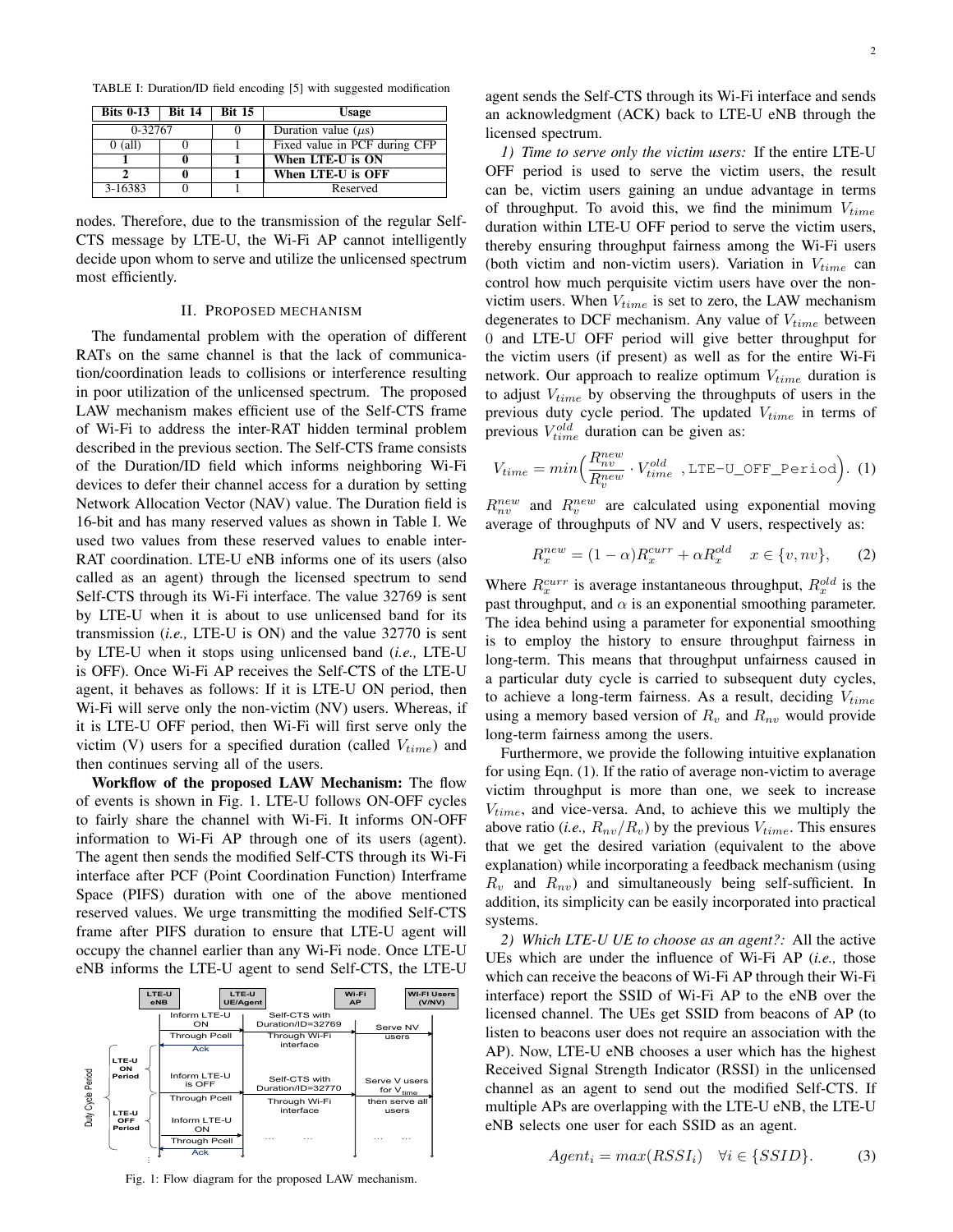*3) Minimizing the inter-RAT signaling overhead:* The LTE-U agent sends a Self-CTS only when there is a change in LTE-U ON and OFF periods. And the Wi-Fi AP keeps track of the ON and OFF periods to serve its users accordingly during LTE-U ON-OFF cycles.

*4) How does AP know victim and non-victim users?:* Once AP knows the presence of LTE-U eNB because of modified Self-CTS, it starts observing the throughput of its users. Users getting low or zero throughput only during the ON period and not in OFF period are classified as victim users, and rest as non-victim users.

*5) What if there are multiple Wi-Fi networks?:* LTE-U CSAT adaptively chooses ON period based on neighboring Wi-Fi networks. So, when LTE-U agent transmits the Self-CTS, all the neighboring Wi-Fi networks will receive it, which in turn share the channel by following CSMA/CA in the ON-OFF cycle to serve their victim and non-victim users.

*6) Effect of Wi-Fi on LTE-U:* LTE-U operates in both licensed and unlicensed spectrum whereas Wi-Fi operates only in unlicensed spectrum. In LTE-U ON period, LTE-U UEs may get inter-RAT interference from neighbor Wi-Fi networks. But, LTE-U eNB can serve its affected users using licensed spectrum and as a recompense can provide more resources to the unaffected users in the unlicensed spectrum which is not possible for Wi-Fi AP. Hence, we have done classification of victim and non-victim users only for Wi-Fi networks.

# III. PERFORMANCE EVALUATION

To study the performance of Wi-Fi users in the presence of LTE-U network, we consider three scenarios as discussed in Section I. An LTE-U eNB and a Wi-Fi AP are deployed 50m (outside CST), 35m (in-between EDT and CST), and 10m (inside EDT) apart as shown in Fig 2. STA1 and STA2 are two Wi-Fi users with STA1 being a victim user and STA2 being a non-victim user. The simulation parameters are as given in Table II. LTE-U eNB is following a 50% duty cycle with a period of 20ms, thereby engendering a 10ms ON period followed by a 10ms OFF period. The performance of proposed LAW scheme is compared with existing SW, LCTS, and UE-CTS schemes discussed in Section I. According to [6], Downlink (DL) dominates with 80-90% of data traffic while Uplink (UL) contributes only 20-10%. Hence, along with UL+DL traffic scenarios results are also shown for DL only traffic scenarios.

The throughput results of Wi-Fi network are shown in Fig. 3 for DL traffic scenario. It can be observed that the proposed LAW scheme outperforms all the schemes as it adds intelligence to Wi-Fi AP in deciding which user to serve based on LTE-U ON and OFF periods.

To delineate the improvements in these three scenarios we discuss them individually, covering all the aspects.



Fig. 2: LTE-U and Wi-Fi hidden terminal scenario.

TABLE II: Wi-Fi & LTE-U Parameters

| Wi-Fi parameters          |                       |                                                   | <b>Common Parameters</b> |              |  |  |
|---------------------------|-----------------------|---------------------------------------------------|--------------------------|--------------|--|--|
| <b>Parameter</b>          | Value                 |                                                   | <b>Parameter</b>         | <b>Value</b> |  |  |
| $CW_{min}$ , $CW_{max}$   | 16, 1024              |                                                   | Tx Power                 | 20dBm        |  |  |
| PHY, MAC Header           | 128,272 bits          |                                                   | Operating Freq.          | 5.3 GHz      |  |  |
| ACK, RTS                  | 240,288 bits          |                                                   | <b>Noise</b>             | $-101$ dBm   |  |  |
| Payload, MPDU             | 8148 bits, 4          |                                                   | Bandwidth                | 20 MHz       |  |  |
| Slottime, CTStimeout      | 9, 50 $\mu$ s         |                                                   | Antenna Ht.              | 10 meter     |  |  |
| DIFS, SIFS                | 34, 16 $\mu$ s        |                                                   | User Antenna Ht.         | 1 meter      |  |  |
| Beacon Interval, $\alpha$ | $100 \text{ ms}, 0.5$ |                                                   | Traffic                  | <b>UDP</b>   |  |  |
| <b>Parameter</b>          |                       | Value                                             |                          |              |  |  |
| Wi-Fi PHY Rates (Mbps)    |                       | 13, 26, 39, 52, 78, 104, 117, 130                 |                          |              |  |  |
| Required SNR (in dB)      |                       | 5, 7, 9, 13, 17, 20, 22, 23                       |                          |              |  |  |
| Path Loss Model [7]       |                       | $36.7\log 10(d[m]) + 22.7 + 26\log 10(freq[GHz])$ |                          |              |  |  |

1. Inside EDT:- In this scenario, the AP can transmit only during LTE-U OFF period, thereby hindering any scope for improvement. We believe that the inside EDT scenario is rare as both LTE-U eNB and AP try to select a channel which is having very low interference levels (*i.e.,* possibly used by far placed AP or eNB) and hence we do not consider it further.

2. In-between EDT and CST:- When the Wi-Fi AP is outside EDT and inside CST, (*i.e., in-between scenario*), LCTS, UE-CTS and proposed LAW schemes can detect the presence of LTE-U, whereas SW scheme cannot. This causes the SW AP to transmit to the victim users during the LTE-U ON period, incurring huge transmission losses. On the other hand, LCTS and UE-CTS on detecting the presence of LTE-U behaves very conservatively and transmits packets only during the LTE-U OFF period. As a result, the channel during the entire ON period gets wasted, while the AP and the non-victim users perhaps could have successfully communicated using lower modulation and coding schemes. LAW successfully exploits this fact by transmitting only to the non-victim users during the ON period and later to all of its users during the OFF period, thereby avoiding retransmission losses as well as gaining the advantage of simultaneous transmissions by LTE-U and Wi-Fi.

3. Outside CST:- When the AP is outside the CST range with respect to LTE-U eNB, the AP in the SW and LCTS schemes cannot detect the presence of LTE-U transmissions, thus making them transmit to the victim users during the ON period. As a result, abundant packet losses occur, causing immense channel wastage. On the other hand, UE-CTS and proposed LAW can detect the LTE-U presence. UE-CTS serves the users only in LTE-U OFF period whereas the proposed LAW scheme with the help of modified Self-CTS serves the users intelligently in both LTE-U ON and OFF periods. This helps the LAW scheme to achieve 80% more throughput than SW and LCTS schemes as shown in Fig. 3.

Apart from all the throughput gains, the proposed scheme also ensures fairness among the Wi-Fi users. Fig. 4 shows the achieved throughput fairness among the users employing the proposed LAW scheme. Furthermore, both victim and nonvictim users' performance has drastically improved and most importantly the victim user is not victim anymore, having achieved a performance comparable to the non-victim user.

With the introduction of UL traffic in the Wi-Fi network, new challenges occur, with the most prominent one being the imbalance in the UL and DL throughputs of the network. Here, when the AP dumbly serves both the victim and non-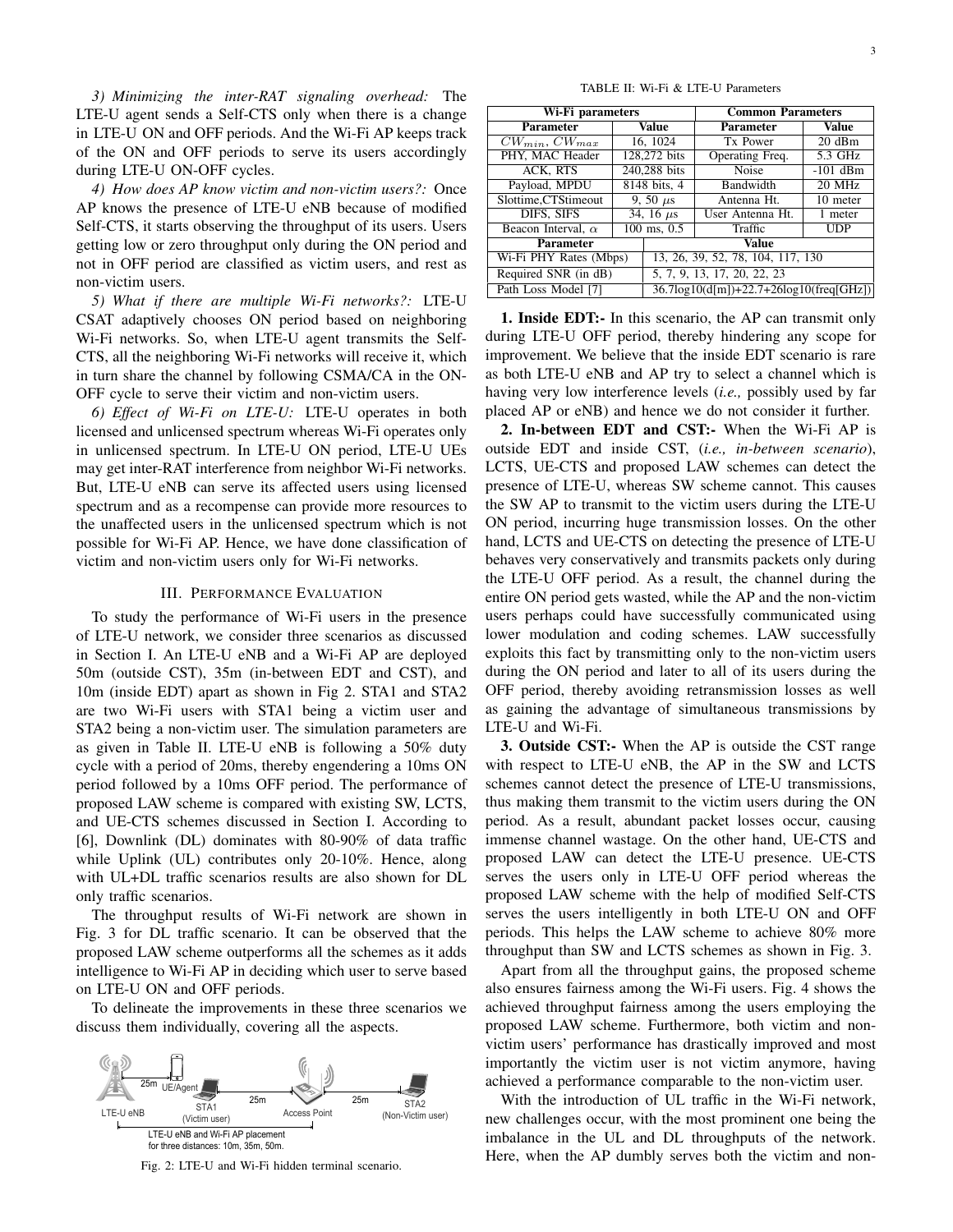

Fig. 3: Total throughput for DL only traffic case. victim users during the LTE-U ON period, the packet losses to victim users causes an exponential increase in the Contention Window (CW) of the AP. Non-victim users, with a full buffer UL traffic and low CW size, exploit the channel by accessing it recurrently. This leaves the AP with a lower chance to decrement its higher BackOff (BO) value (selected because of increased CW size) and finally access the channel. Hence, DL throughput is lower compared to UL throughput, which is clearly seen in Fig. 5. However, with the proposed LAW scheme, the AP intelligently schedules the users (by deferring from transmitting to the victim user in the LTE-U ON period), preventing the packet losses because of victim users and avoiding the exponential increase in its CW. This allows the AP to maintain its channel accessibility identical to that of the non-victim user and hence improves DL throughput in the Wi-Fi network. Finally, the sum of UL+DL throughput is higher in LAW compared to LCTS and SW schemes, making it the most efficient scheme.

Multiple users scenario with varying UL traffic:- To obtain the average network behavior, we conducted experiments for 100 seeds and in each seed 10 users are placed uniformly at random in a circle of radius 50m from the Wi-Fi AP. We



Fig. 6: Wi-Fi network throughput with varying UL load in the networks.

varied UL traffic load of each user from 10 packets/sec to 1280 packets/sec and measured the total throughput of the Wi-Fi network. The average number of victim users observed over 100 seeds are 45% and 22% for in-between and outside scenarios, respectively. Figs. 6a and 6b show the average network throughputs for 100 seeds with varying UL traffic. The proposed LAW scheme outperforms both the schemes as AP intelligently serves victim and non-victim users. When UL load is lower, the throughput gain of the proposed scheme is higher, and it reduces as UL load increases because the channel gets shared among all Wi-Fi users and AP. Hence, the LAW scheme has more benefit when there is more DL traffic, and it achieves better throughput compared to other two schemes as shown in Figs. 6a and 6b. When UL load increases, the total throughput improvement over other schemes goes down, but





Fig. 4: User throughput for DL only traffic case. Fig. 5: UL/DL throughputs for UL+DL traffic case. DL throughput is always greater than that of SW and LCTS schemes. Hence, our proposed LAW scheme gives more gain compared to SW and LCTS schemes when DL load is higher, and UL load is lower.

Varying the percentage of victim users in the networks:- Figs. 7a and 7b show the results over varying the percentage of victim users in the network for DL only traffic case. Here, LCTS in the in-between scenario and UE-CTS in both the scenarios being aware of LTE-U operates only in LTE-U OFF period. Whereas, SW in the in-between scenario and both SW and LCTS in the outside scenario being unaware of the presence of LTE-U, suffer from transmissions losses and hence show a throughput degradation with increasing percentage of victim users. On the other hand, the LAW scheme remains robust to such an increase and performs substantially better than the other schemes.



Fig. 7: Wi-Fi throughput with varying percentage of victim users.

# IV. CONCLUSIONS

This is the first proposal to address Wi-Fi performance degradation due to hidden LTE-U eNB *i.e.,* inter-RAT hidden terminal problem. The proposed inter-RAT mechanism, LAW, achieves 80% higher throughput than that of SW and LCTS schemes in the DL only case. Our results showed that adapting the proposed LAW scheme in the next generation of Wi-Fi helps to boost its throughput in the presence of LTE-U or any other similar technology following ON-OFF cycles.

### **REFERENCES**

- [1] "LTE-U SDL Coexistence Specifications." LTE-U Forum, http://www. lteuforum.org/documents.html, 2015.
- [2] "LTE in Unlicensed Spectrum: Harmonious Coexistence with Wi-Fi." Qualcomm White Paper, June 2014.
- [3] J. Jeon, H. Niu, Q. C. Li, A. Papathanassiou, and G. Wu, "LTE in the Unlicensed Spectrum: Evaluating Coexistence Mechanisms," in *Globecom Workshops (GC Wkshps), 2014*, pp. 740–745, IEEE, 2014.
- [4] E. Chai, K. Sundaresan, M. A. Khojastepour, and S. Rangarajan, "LTE in Unlicensed Spectrum: Are We There Yet?," in *Proceedings of the 22nd Annual International Conference on Mobile Computing and Networking*, pp. 135 – 148, Mobicom ACM, October 2016.
- [5] I. S. Association *et al.*, "802.11-2012-IEEE Standard Part 11: Wireless LAN MAC and PHY Specifications," *Retrived from http://standards. ieee. org/about/get/802/802.11. html*, 2012.